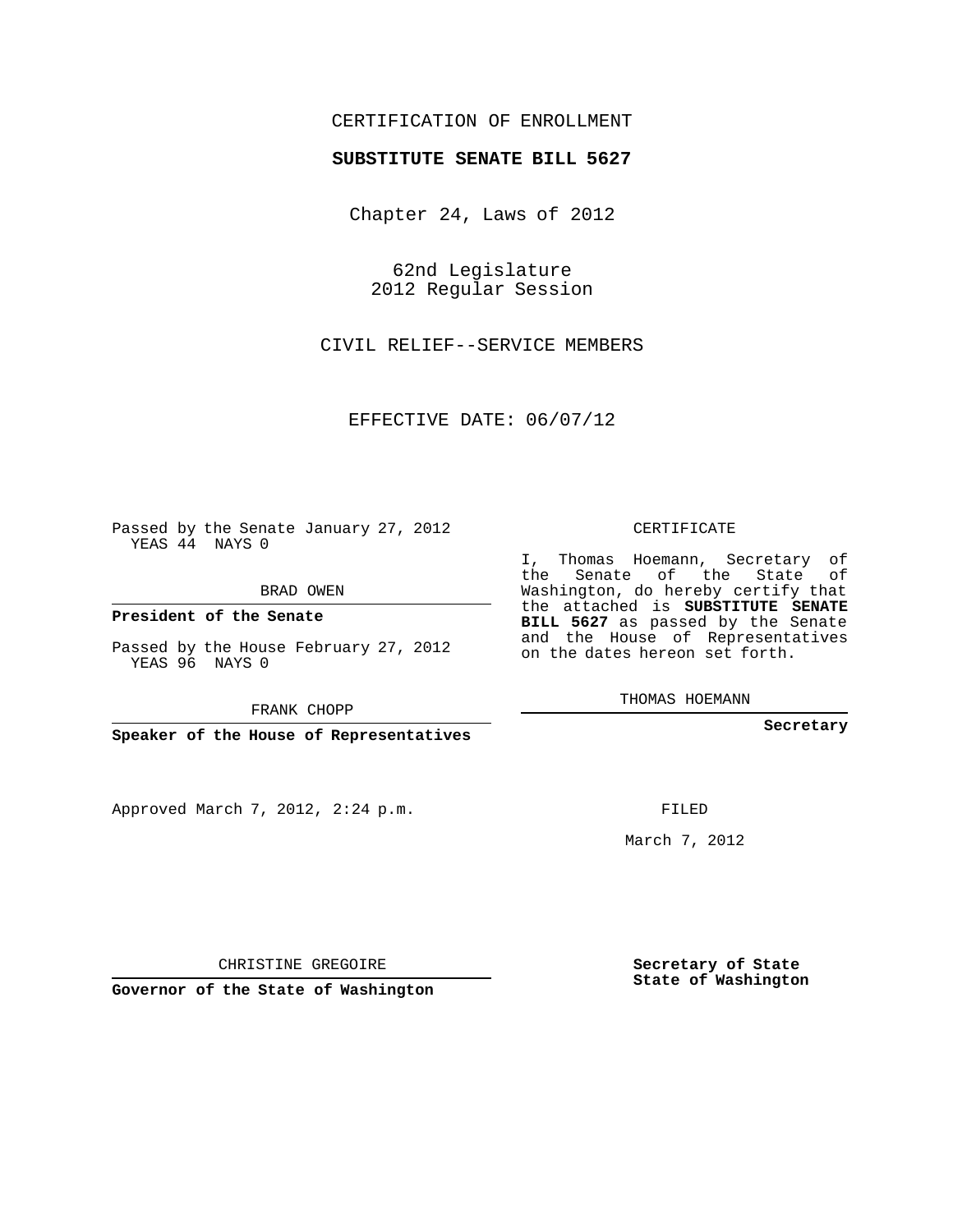## **SUBSTITUTE SENATE BILL 5627** \_\_\_\_\_\_\_\_\_\_\_\_\_\_\_\_\_\_\_\_\_\_\_\_\_\_\_\_\_\_\_\_\_\_\_\_\_\_\_\_\_\_\_\_\_

\_\_\_\_\_\_\_\_\_\_\_\_\_\_\_\_\_\_\_\_\_\_\_\_\_\_\_\_\_\_\_\_\_\_\_\_\_\_\_\_\_\_\_\_\_

Passed Legislature - 2012 Regular Session

## **State of Washington 62nd Legislature 2011 Regular Session**

**By** Senate Judiciary (originally sponsored by Senators Hobbs, Murray, Kilmer, and Shin; by request of Washington State Bar Association)

READ FIRST TIME 02/21/11.

 AN ACT Relating to service members' civil relief; and amending RCW 38.42.010 and 38.42.050.

BE IT ENACTED BY THE LEGISLATURE OF THE STATE OF WASHINGTON:

- **Sec. 1.** RCW 38.42.010 and 2006 c 253 s 1 are each amended to read as follows:
- 

The definitions in this section apply throughout this chapter.

 (1) "Business loan" means a loan or extension of credit granted to a business entity that: (a) Is owned and operated by a service member, in which the service member is either (i) a sole proprietor, or (ii) the owner of at least fifty percent of the entity; and (b) experiences a material reduction in revenue due to the service member's military service.

- (2) "Dependent" means:
- (a) The service member's spouse;
- (b) The service member's minor child; or

 (c) An individual for whom the service member provided more than one-half of the individual's support for one hundred eighty days immediately preceding an application for relief under this chapter.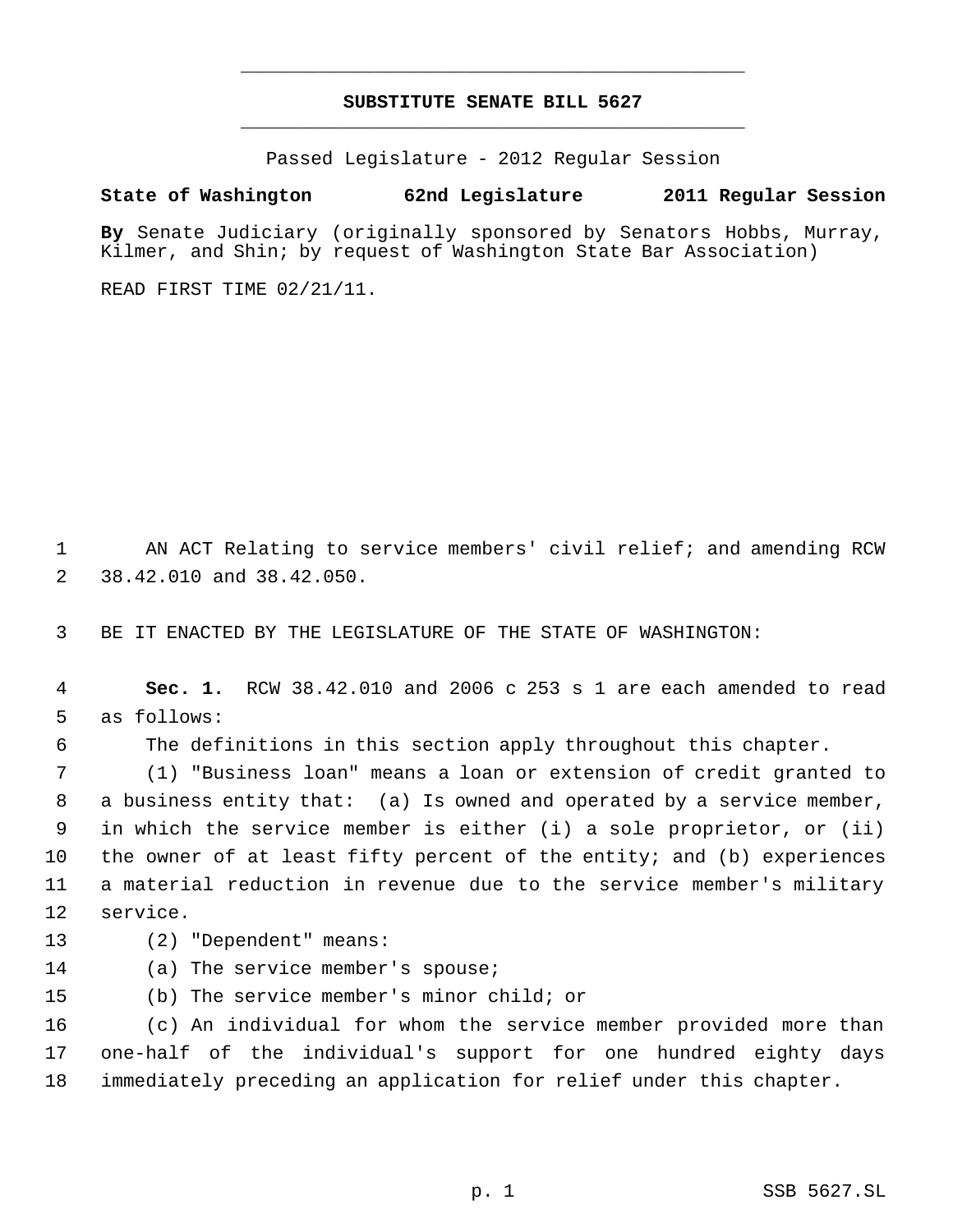(3) "Financial institution" means an institution as defined in RCW 30.22.041.

 (4) "Judgment" does not include temporary orders as issued by a judicial court or administrative tribunal in domestic relations cases under Title 26 RCW, including but not limited to establishment of a temporary child support obligation, creation of a temporary parenting plan, or entry of a temporary protective or restraining order.

8 (5) "Military service" means a service member:

9 (a) Under a call to active service authorized by the president of the United States or the secretary of defense for a period of more than 11 thirty consecutive days<sub>i</sub> or

12 (b) Under a call to service authorized by the governor under RCW 13 38.08.040 for a period of more than thirty consecutive days.

(6) "National guard" has the meaning in RCW 38.04.010.

 (7) "Service member" means any resident of Washington state 16  $((\text{that}))$  who is a member of the national guard or member of a military reserve component.

 **Sec. 2.** RCW 38.42.050 and 2006 c 80 s 1 are each amended to read as follows:

 (1) This section applies to any civil action or proceeding in which a service member or his or her dependent is a defendant and does not make an appearance under applicable court rules or by law.

 (2) In any action or proceeding covered by this section, the court, before entering judgment for the plaintiff, shall require the plaintiff to file with the court an affidavit:

 (a) Stating whether the defendant is in military service, or is a dependent of a service member in military service, and showing necessary facts to support the affidavit; or

 (b) If the plaintiff is unable to determine whether the defendant is in military service or is a dependent of a service member in military service, stating that the plaintiff is unable to determine whether the defendant is in military service or is a dependent of a service member in military service.

 (3)(a) To determine whether or not a defendant is a dependent of a 35 ((person)) service member in the military service under this chapter, the plaintiff may serve on or mail via first-class mail to the defendant a written notice in substantially the following form: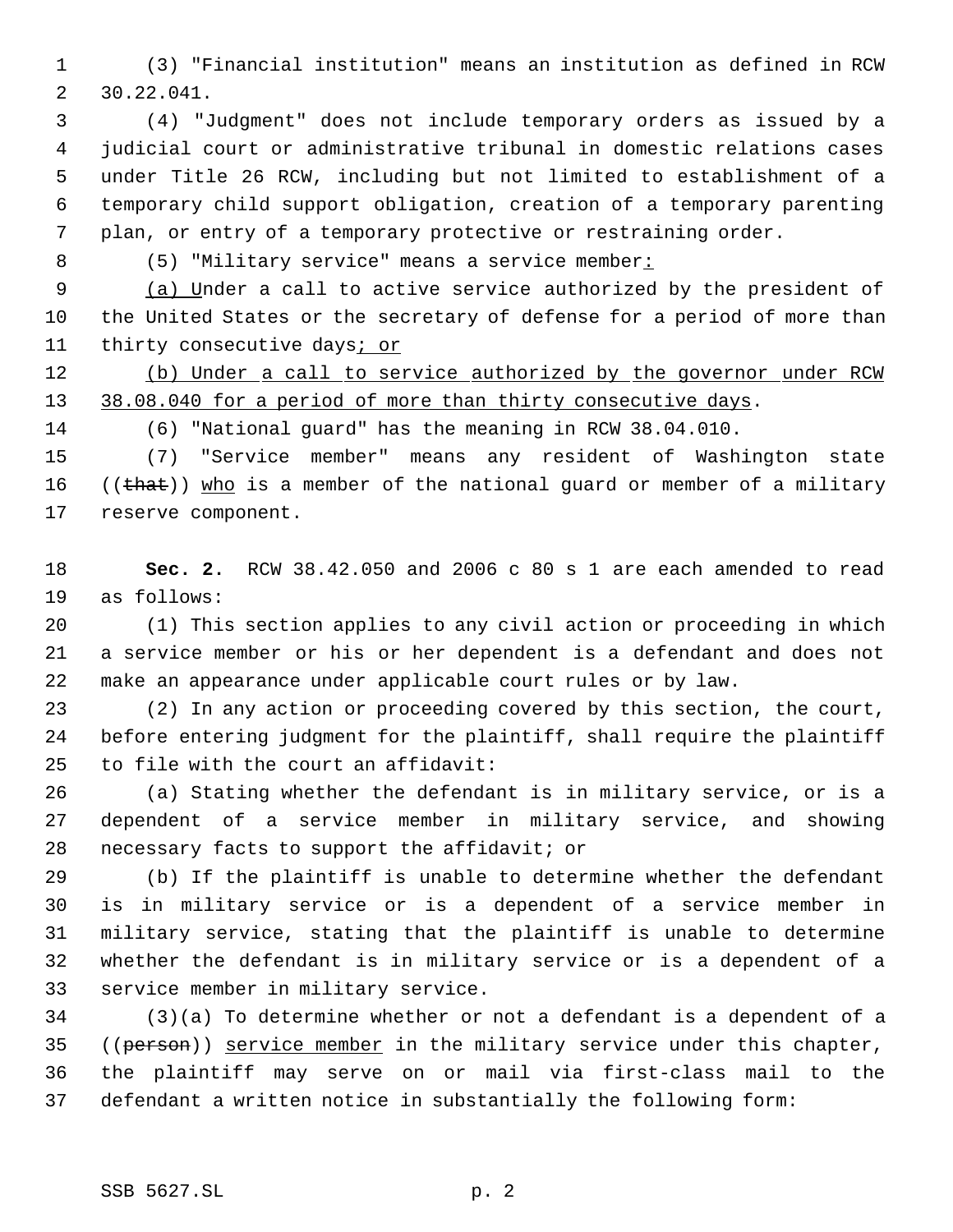**"NOTICE:** State and federal law provide protections to defendants 2 who are ((on-active-duty)) in the military service, and to their dependents. Dependents of a service member are the service member's spouse, the service member's minor child, or an individual for whom the service member provided more than one-half of the individual's support for one hundred eighty days immediately preceding an application for relief.

 One protection provided is the protection against the entry of a 9 default judgment in certain circumstances. This notice ((only)) 10 pertains only to a defendant who is a dependent of a member of the national guard or a military reserve component under a call to active 12 service, or a national quard member under a call to service authorized 13 by the governor of the state of Washington, for a period of more than thirty consecutive days. Other defendants in military service also have protections against default judgments not covered by this notice. If you are the dependent of a member of the national guard or a 17 military reserve component under a call to active service<sub>1</sub> or a 18 national guard member under a call to service authorized by the 19 governor of the state of Washington, for a period of more than thirty consecutive days, you should notify the plaintiff or the plaintiff's attorneys in writing of your status as such within twenty days of the receipt of this notice. If you fail to do so, then a court or an administrative tribunal may presume that you are not a dependent of an 24 active duty member of the national guard or reserves, or a national guard member under a call to service authorized by the governor of the 26 state of Washington, and proceed with the entry of an order of default and/or a default judgment without further proof of your status. Your response to the plaintiff or plaintiff's attorneys about your status does not constitute an appearance for jurisdictional purposes in any pending litigation nor a waiver of your rights."

 (b) If the notice is either served on the defendant twenty or more days prior to an application for an order of default or a default judgment, or mailed to the defendant more than twenty-three days prior to such application, and the defendant fails to timely respond, then for purposes of entry of an order of default or default judgment, the court or administrative tribunal may presume that the defendant is not 37 a dependent of a ((person)) service member in the military service under this chapter.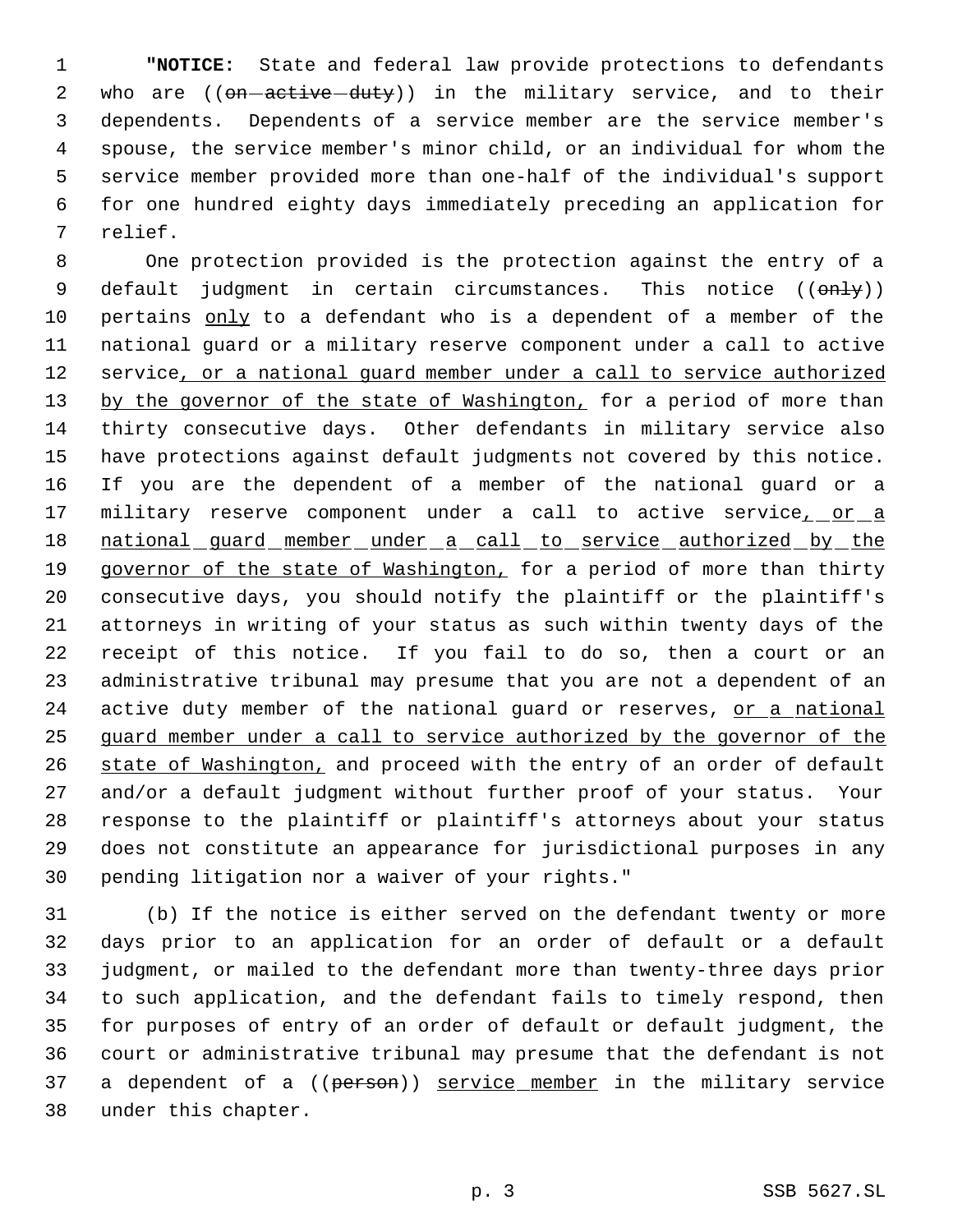(c) Nothing prohibits the plaintiff from allowing a defendant more than twenty days to respond to the notice, or from amending the notice to so provide.

 (4) If in an action covered by this section it appears that the defendant is in military service or is a dependent of a service member in military service, the court may not enter a judgment until after the court appoints an attorney to represent the defendant. If an attorney appointed under this section to represent a service member or his or her dependent cannot locate the service member or dependent, actions by the attorney in the case do not waive any defense of the service member or dependent or otherwise bind the service member or dependent.

 (5) In an action covered by this section in which the defendant is in military service or is a dependent of a service member in military service, the court shall grant a stay of proceedings until one hundred eighty days after termination of or release from military service, upon application of defense counsel, or on the court's own motion, if the court determines that:

 (a) There may be a defense to the action and a defense cannot be presented without presence of the defendant; or

 (b) After due diligence, counsel has been unable to contact the defendant or otherwise determine if a meritorious defense exists. The defendant's failure to communicate or cooperate with counsel after having been contacted is not grounds to find that counsel has been unable to contact the defendant or that counsel has been unable to determine if a meritorious defense exists.

 (6) No bar to entry of judgment under subsection (4) of this section or requirement for grant of stay under subsection (5) of this section precludes the entry of temporary orders in domestic relations cases. If a court or administrative tribunal enters a temporary order as allowed under this subsection, it shall include a finding that failure to act, despite the absence of the service member, would result in manifest injustice to the other interested parties. Temporary orders issued without the service member's participation shall not set any precedent for the final disposition of the matters addressed therein.

 (7) If a service member or dependent who is a defendant in an action covered by this section receives actual notice of the action,